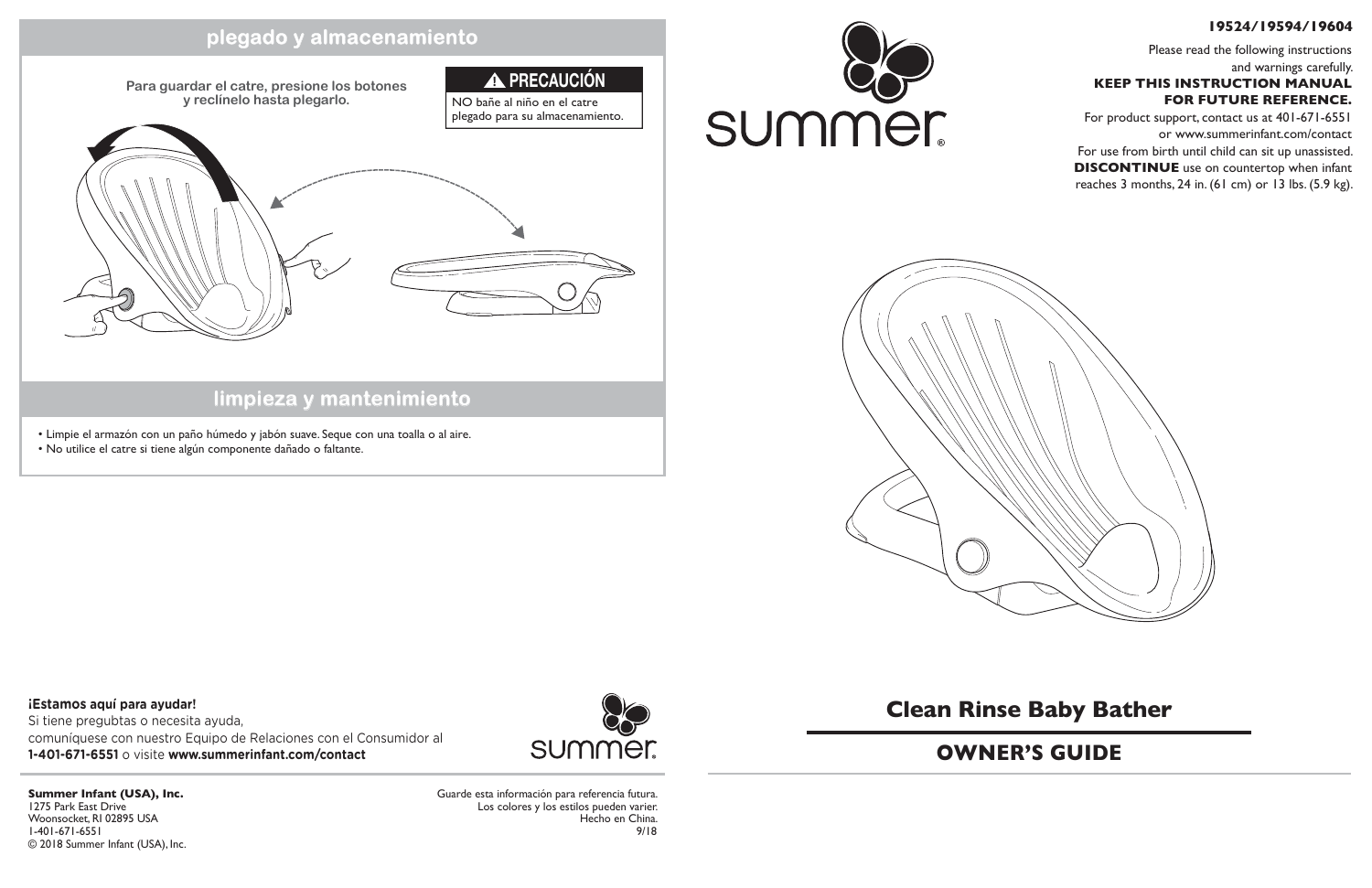

### • ALWAYS STAY WITHIN ARM'S REACH OF YOUR BABY.

- Place bather ONLY in empty adult tub, sink, or on countertop for safe use.
- **NEVER** place this product in water in adult bathtub or sink.
- **ALWAYS** keep the drain open in adult tub or sink.
- Never rely on a toddler or preschooler to help your baby or alert you to trouble. Babies have drowned even with other children in or near bathtub.
- NEVER bathe baby until you have tested the water temperature. ALWAYS test the temperature of the water in, or being put into, the infant bather prior to placing infant into the product.
- Bath water should be between 90°F and 100°F (32.2°C and 37.8°C).

FALL HAZARD: Babies have suffered head injuries falling from infant bathers.

- Place bather ONLY in adult tub, sink or on countertop for safe use.
- **DISCONTINUE** use on countertop when infant reaches 3 months, 24 in. (61 cm) or 13 lbs. (5.9 kg)
- **NEVER** lift or carry baby in the product.
- **STOP** using product when baby starts trying to sit up or has reached 20 lbs. (9.1 kg), whichever comes first.
- **NEVER** use on uneven surfaces.
- ALWAYS make sure the bather is secure before placing child on product.
- NEVER make adjustments or change recline position to product with child in bather. Remove child before adjusting or removing product.
- Do not use this infant bather if it is damaged, broken or disassembled.
- This product is not a toy. DO NOT allow children to play with it.

### • ALWAYS STAY WITHIN ARM'S REACH OF YOUR BABY.





# **WARNING**

## **reclinación de 3 posiciones**

## **A PRECAUCIÓN**

### **uso en múltiples ubicaciones**





### **Mostrador Lavabo individual de tamaño complete**

**Bañera para adultos**

ASEGÚRESE de que el catre esté completamente trabado en la posición de reclinación antes de usarlo.



Asegúrese de que el catre esté alejado del borde del mostrador y que esté nivelado y estable antes de usarlo.

## **PRECAUCIÓN**

**¡IMPORTANTE!** Al utilizar el catre dentro de un lavabo o una bañera para adultos, **NUNCA** permita que el agua se acumule en ellos. **SIEMPRE** mantenga el orificio de vaciado abierto en la bañera o el lavabo para adultos.

**!**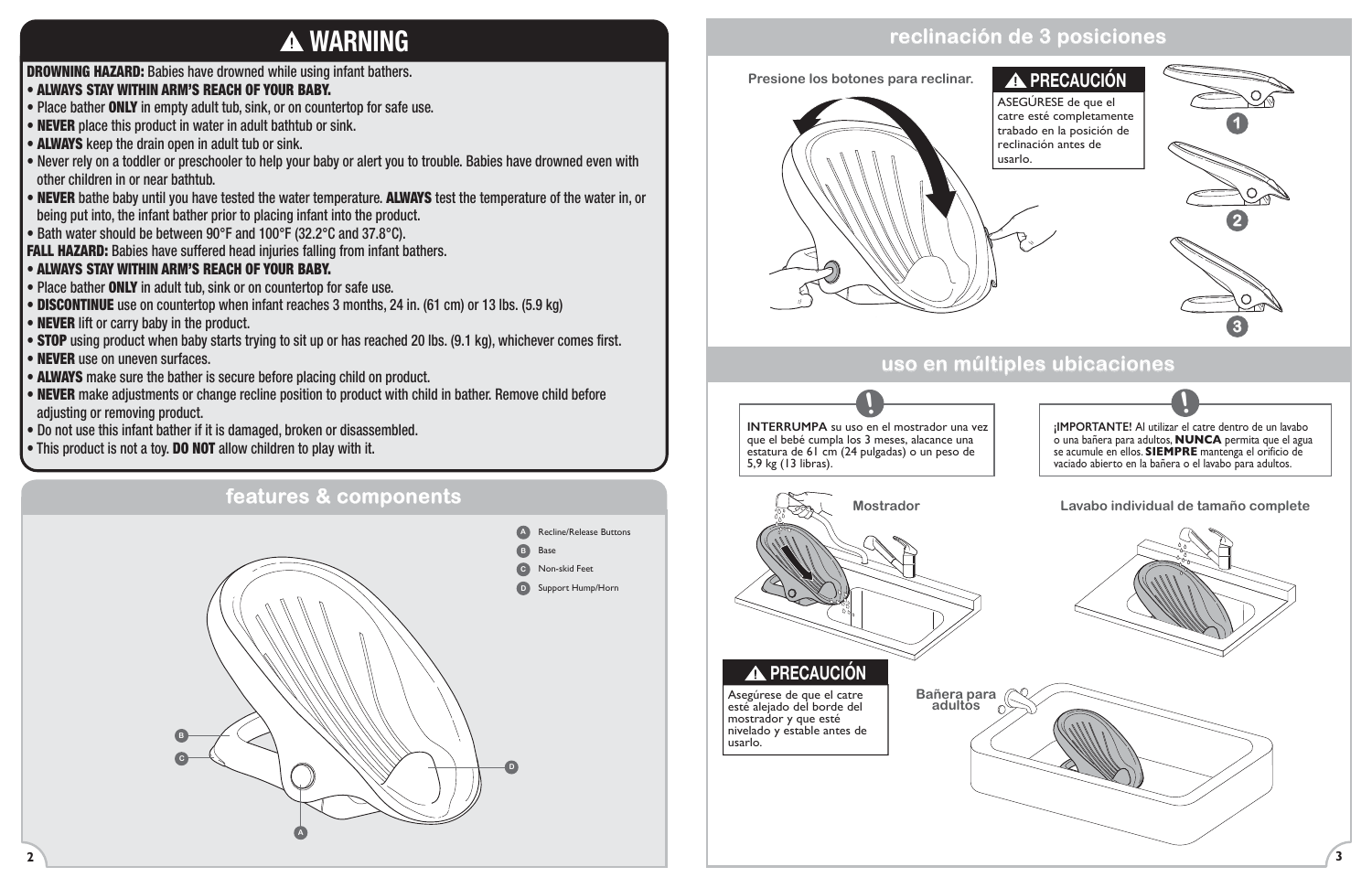RIESGO DE AHOGAMIENTO: Algunos bebés se han ahogado en los catres para niños.

### • SIEMPRE MANTENGA A SU BEBÉ AL ALCANCE DE LA MANO.

• Para un uso seguro, ÚNICAMENTE coloque el catre en un lavabo o una bañera para adultos vacía o sobre un mostrador.

- SIEMPRE MANTENGA A SU BEBÉ AL ALCANCE DE LA MANO.
- Para un uso seguro, ÚNICAMENTE coloque el catre en un lavabo o una bañera para adultos o sobre un mostrador.
- INTERRUMPA su uso en el mostrador una vez que el bebé cumpla los 3 meses, alcance una estatura de 61 cm (24 pulgadas) o un peso de 5,9 kg (13 libras).
- NUNCA levante ni transporte al bebé en el producto.
- DEJE de usar el producto cuando el bebé comience a intentar sentarse solo o haya alcanzado un peso de 9,1 kg (20 libras), lo que ocurra primero.
- NUNCA use el producto en superficies desparejas.
- SIEMPRE verifique que el catre de baño esté asegurado antes de colocar al niño en el producto.
- NUNCA haga ajustes o cambie la posición de reclinación del producto con el niño adentro. Retire al niño antes de ajustar o retirar el producto.
- No utilice este catre de baño si está dañado, roto o desarmado.
- Este producto no es un juguete. NO permita que los niños jueguen con él.
- NUNCA coloque este producto en el agua en un lavabo o una bañera para adultos.
- SIEMPRE mantenga el orificio de vaciado abierto del lavabo o la bañera para adultos.
- Nunca confíe en que un niño pequeño o de edad preescolar lo ayudará con su bebé o le avisará si hay algún problema. Algunos bebés se han ahogado en presencia de otros niños en la bañera o cerca de ella.
- NUNCA bañe al bebé sin probar la temperatura del agua. SIEMPRE pruebe la temperatura del agua antes de colocar al bebé en el producto.
- El agua de baño debe estar entre 32,2 °C y 37,8 °C (90 °F y 100 °F).

RIESGO DE CAÍDA: Algunos bebés han sufrido lesiones en la cabeza al caer de catres para niños.

# **ADVERTENCIA**



## **3-position recline**

### **A** CAUTION

### **multi-location use**



**Press buttons to recline.**

ENSURE bather is fully locked in recline position before use.



**IMPORTANT!** When using bather inside a sink or adult bathtub, **NEVER** allow water to collect in sink or adult bathtub. **ALWAYS** keep the drain

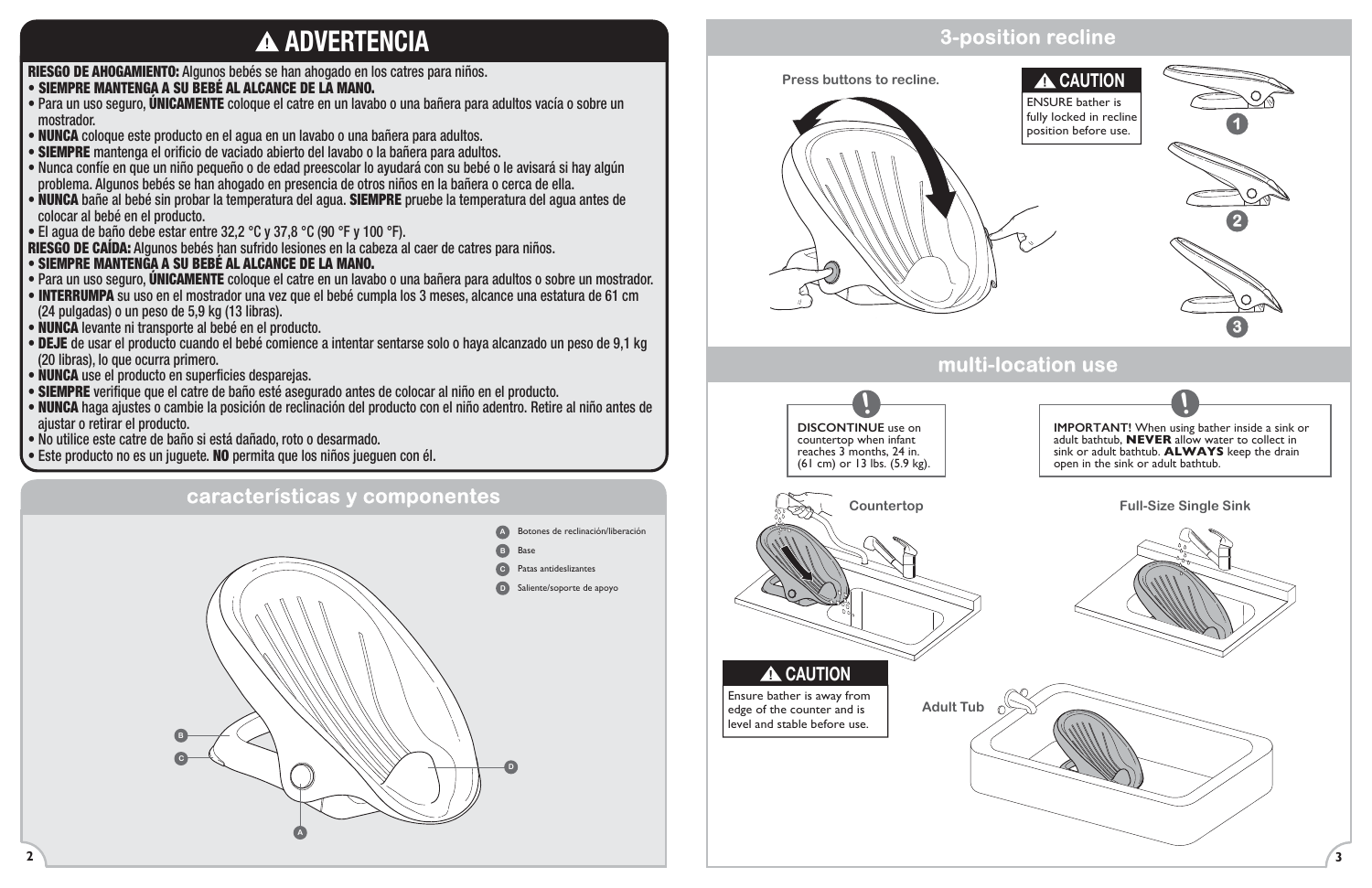**cleaning & maintenance**

## **folding & storage**

- Wipe frame with a damp cloth and mild soap. Towel or air-dry.
- Do not use the bather if any components are missing or damaged.

**Press buttons and recline flat for storage mode.**

> Please retain information for future reference. Colors and styles may vary. Made in China. 9/18

**Summer Infant (USA), Inc.** 1275 Park East Drive Woonsocket, RI 02895 USA 1-401-671-6551 © 2018 Summer Infant (USA), Inc.



**We're here to help!** If you have any questions or need assistance, contact our Consumer Relations Team at **1-401-671-6551** or **www.summerinfant.com/contact**





## **Catre de baño Clean Rinse**

### **19524/19594/19604**

Lea detenidamente las siguientes instrucciones y advertencias. **GUARDE ESTE MANUAL DE INSTRUCCIONES PARA REFERENCIA FUTURA.**

Para soporte de productos, comuníquese con nosotros al 1-401-671-6551 o visite www.summerinfant.com/contact Apto para bebés desde su nacimiento hasta que puedan sentarse sin ayuda.

**INTERRUMPA** su uso en el mostrador una vez que el bebé cumpla los 3 meses, alcance una estatura de 61 cm (24 pulgadas) o un peso de 5,9 kg (13 libras).



## **GUÍA DEL PROPIETARIO**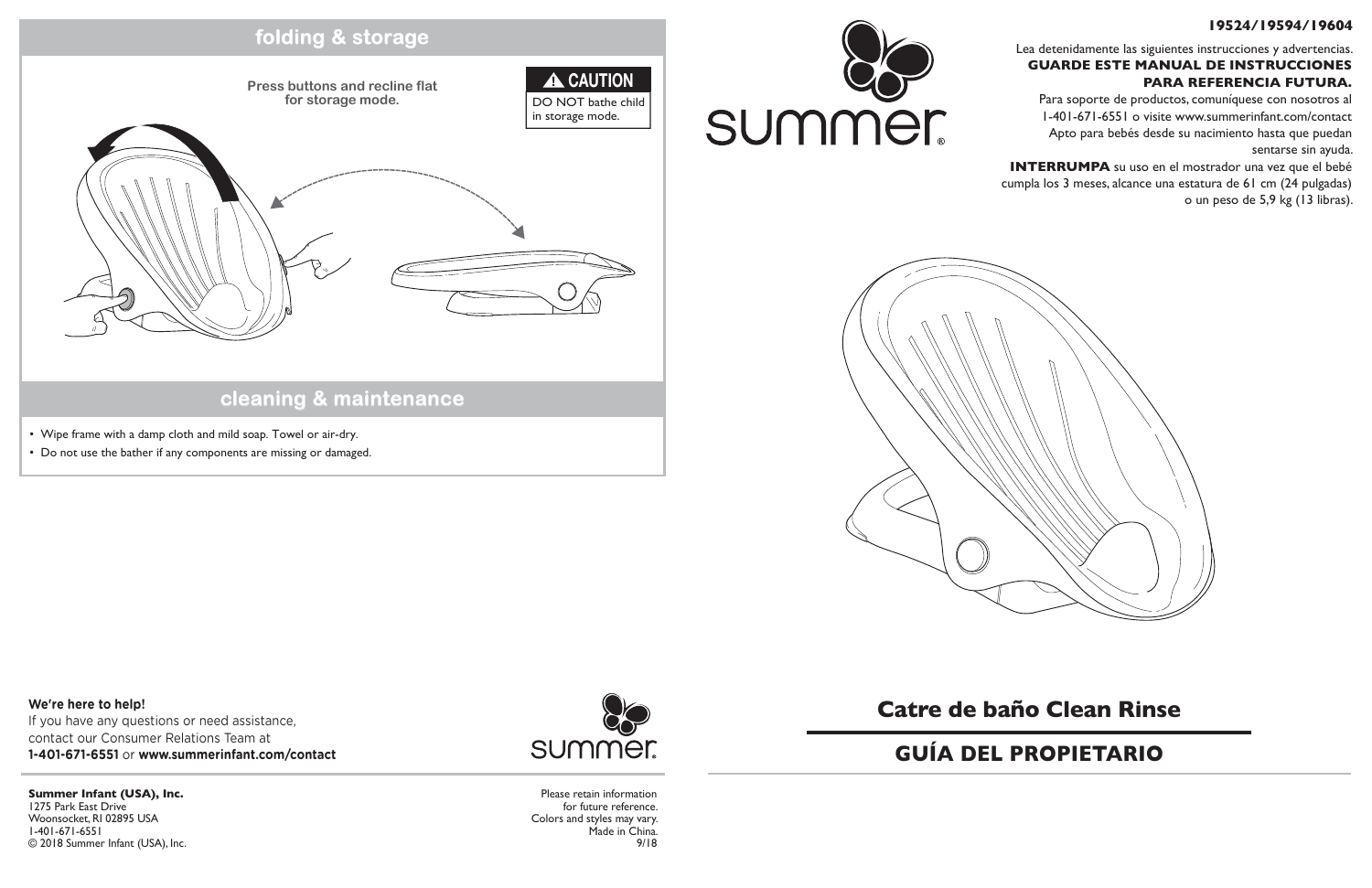## **nettoyage et rangement**

### **pliage et rangement**

- Essuyer le cadre avec un linge humide et un détergent doux. Sécher à l'air ou avec une serviette.
- Ne pas utiliser le transat de bain si des pièces sont manquantes ou endommagées.

Conserver ce document pour référence ultérieure. Les couleurs et les modèles peuvent varier. Made in China. 9/18

summer





**Summer Infant (USA), Inc.** 1275 Park East Drive Woonsocket, RI 02895 USA 1-401-671-6551 © 2018 Summer Infant (USA), Inc.





## **Transat de bain pour bébé Clean Rinse**

### **19524/19594/19604**

Veiller à lire attentivement les instructions et les avertissements suivants.

### **CONSERVER CE MODE D'EMPLOI POUR TOUTE CONSULTATION ULTÉRIEURE.**

Pour obtenir une assistance produits, communiquer avec nous au 1-401-671-6551 ou sur notre site www.summerinfant.com/contact Utilisation : de la naissance jusqu'à l'âge où l'enfant est capable de s'asseoir sans aide.

**CESSER** l'utilisation sur plan de travail lorsque le bébé atteint l'âge de 3 mois, la taille de 61 cm (24 po) ou le poids de 5,9 kg (13 lb).

## **MANUEL D'UTILISATION**